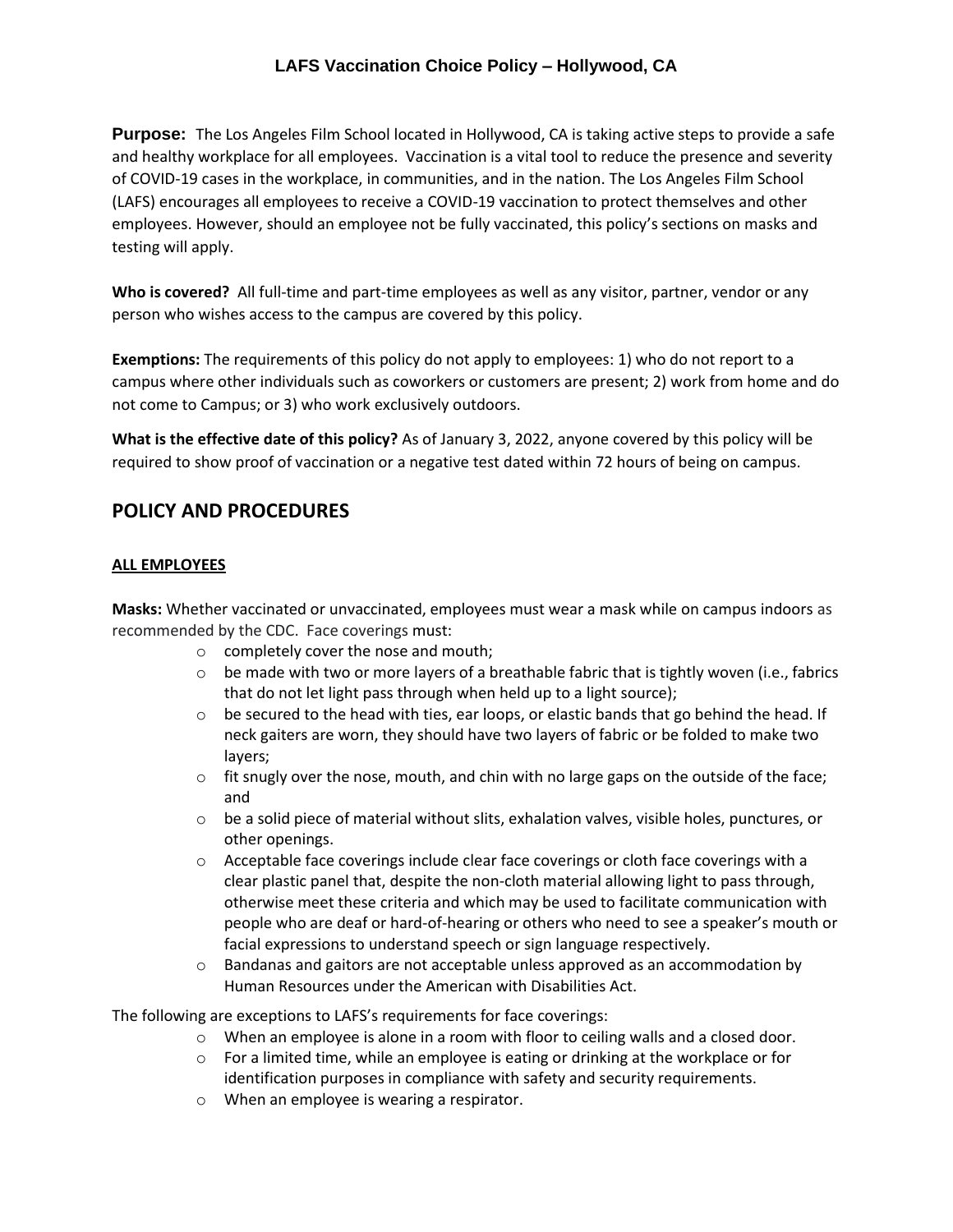o Where LAFS has determined that the use of face coverings is infeasible or creates a greater hazard (e.g., when it is important to see the employee's mouth for reasons related to their job duties, when the work requires the use of the employee's uncovered mouth, or when the use of a face covering presents a risk of serious injury.

**Social Distancing:** As of January 3, 2022, there is no formal social distancing policy in place. However, we encourage all employees to practice safe distancing whenever possible and as you feel comfortable.

**Encouraging vaccinations:** LAFS will continue to provide information and post flyers to encourage vaccinations to protect our school, our families and the public at large.

**Exceptions and Accommodations:** Any employee unable to comply with this policy may request an exception or accommodation by submitting the Accommodation Request form to Human Resources at [hr@lafilm.edu.](mailto:hr@lafilm.edu) The form is found on LAFS Connect within the Human Resources tab. All such requests will be handled in accordance with applicable laws and regulations and in accordance with LAFS' policy regarding the American with Disabilities Act.

### **FULLY VACCINATED EMPLOYEES:**

- Vaccinated employees can submit a health care provider, pharmacy, or other medical immunization record, a copy of the COVID-19 vaccination record card (white card), records from a public health information system, or any other official documentation.
- Employees are fully vaccinated 2 weeks after your  $2^{nd}$  dose of the Pfizer or Moderna vaccination or 2 weeks after the Johnson & Johnson vaccination.
- Vaccinated employees must upload their document to the confidential portal created to house medically related personal information. The portal is located on LAFS Connect.

LAFS encourages all employees to get vaccinated. If the employee experiences vaccination side effects and needs time to recover, the employee is required to use sick leave to the extent available. However, if an employee has no sick leave available, the time will be paid by LAFS whether it is to supplement the usage of sick leave or the full amount of up to two (2) days.

#### **UNVACCINATED EMPLOYEES:**

- Employees who are unvaccinated must show proof of a weekly negative test dated within 72 hours before they arrive on campus.
- The test is valid for 5 days from the date of the test.
	- o For example, if you plan to be on campus on Monday and Friday of the same week, you will need to test on the Friday, Saturday, or Sunday before you go on-campus and upload your negative results. Your test will be valid for 5 days from the day of testing. You may need to test again if you plan to be on-campus the rest of the week. If you test Monday, your test negative results will be valid until Friday.
- Negative test results dated no more than 72 hours before arriving on campus must be uploaded to the confidential portal created to maintain personal medical information. The confidential portal is found on the LAFS Connect site.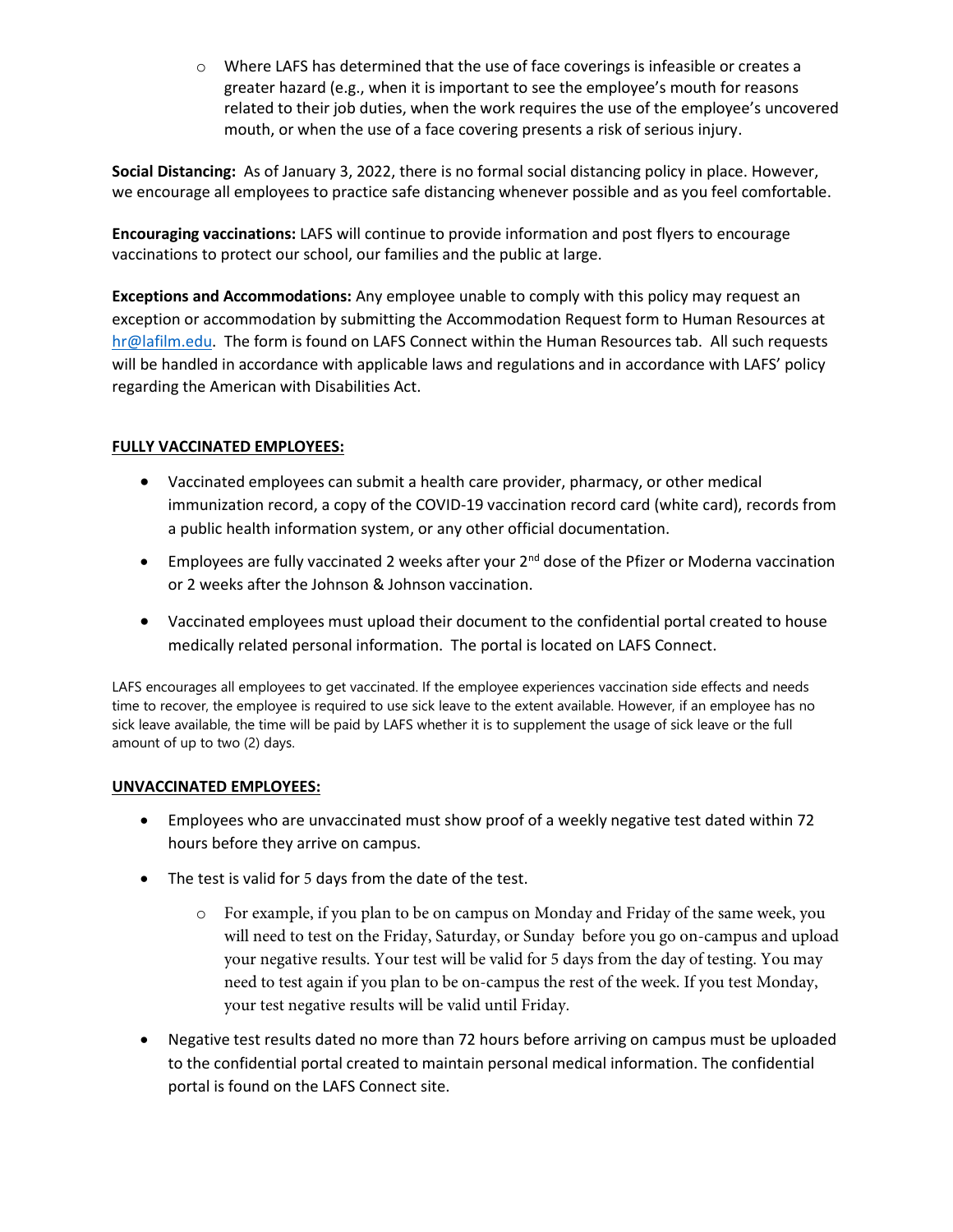- $\circ$  Please be aware that it can take up to 8 hours for the test results to be reviewed and approved.
- Should the test results be determined as unacceptable, the employee will be notified by Human Resources.
- At any time someone becomes fully vaccinated, s/he can upload the supporting vaccination documents to the confidential portal on the LAFS Connect site. Once approved, weekly testing is no longer required.

**LAFS Paid Weekly Testing for Employees.** Starting January 3, 2022, LAFS will cover the cost of testing for employees who are not fully vaccinated and required to provide weekly negative COVID-19 test results before they come to campus and all other LAFS venues.

- Employees must be tested for COVID-19 at least once every seven days; and upload the documentation of their most recent test result at least every seven days to the confidential portal on LAFS Connect.
- Employees must be tested at a testing site as approved by the Los Angeles Film School.
- Acceptable sites are:
	- o We will provide this information in an update at a later date.

### **Positive COVID-19 Test and a Return to Campus Tests**.

LAFS requires all employees to promptly disclose when they have received a positive COVID-19 test result or a positive diagnosis of COVID-19 by a licensed health care provider.

While our local Department of Public Health (DPH), has overall responsibility for determining the quarantine or self-isolation parameters, the CDC guidelines are as followed:

- People who are fully vaccinated do NOT need to quarantine after being exposed to someone who had COVID-19 unless they have [symptoms.](https://www.cdc.gov/coronavirus/2019-ncov/symptoms-testing/symptoms.html) A fully vaccinated employee must get tested 5-7 days after their exposure, even if they don't have symptoms and have a negative COVID-19 test result uploaded to the confidential testing site on LAFS Connect before they are allowed to return to campus. With the negative test at least 5 days after being exposed the employee may return to campus after 7 days of the date of exposure with a negative test result.
- If the date of exposure is not known, then the employee will be required to quarantine for 10 days from the date of the test, if asymptomatic. If symptoms appear after the date of the test, the employee will be required to quarantine for 10 days from the on-set of symptoms and show a negative test before being cleared to be on campus.
- Whether fully vaccinated or unvaccinated, employees who have received a positive COVID-19 test result must self-isolate for 10 days from the date of the test if symptoms were present. The amount of time self-isolation is required can change if the employee was asymptomatic when the test result was received and became symptomatic after the fact.
- If a licensed health care provider recommends that the employee may return to work, written documentation must be uploaded to the confidential testing portal.